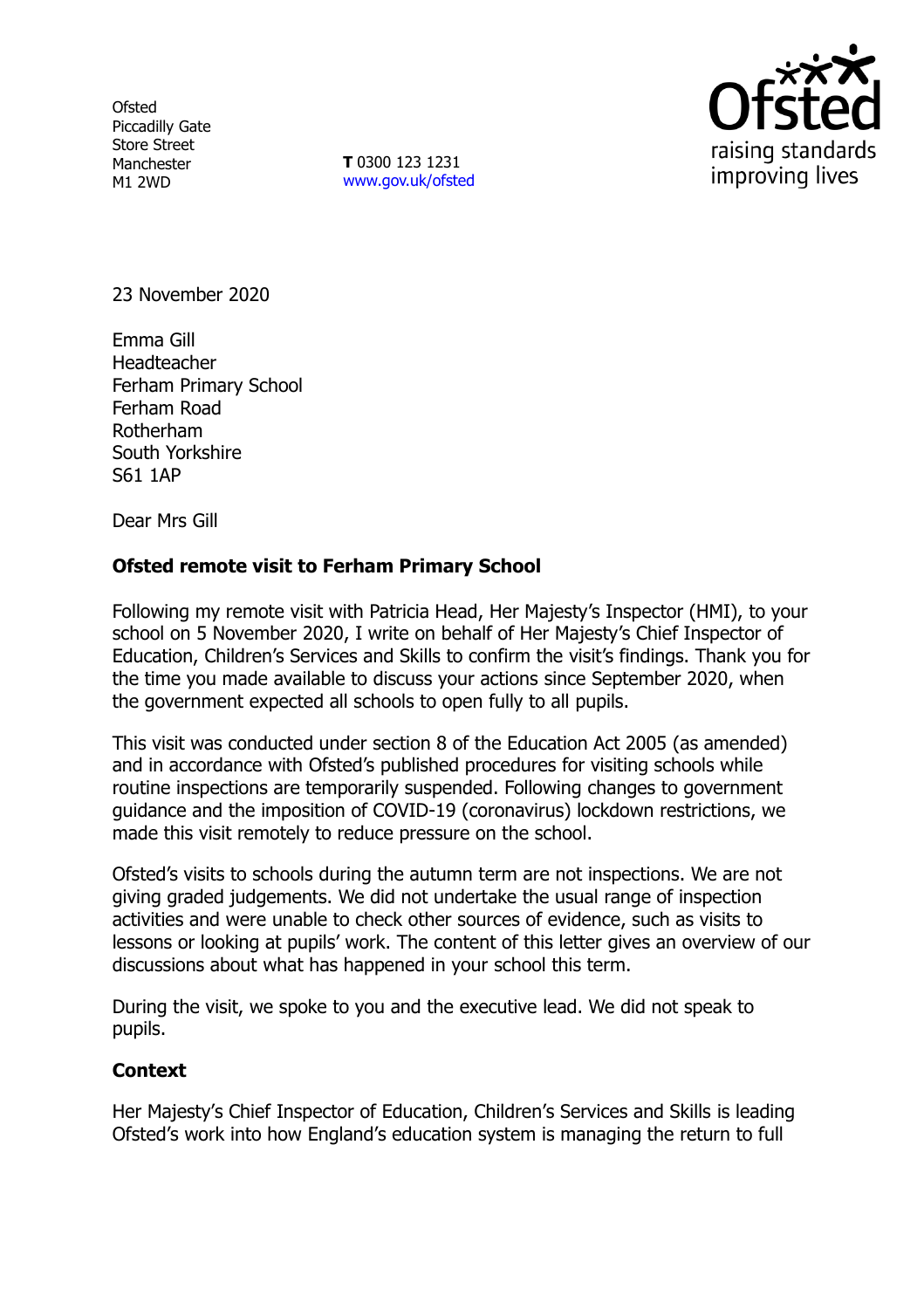

education for pupils, following an extended break in formal schooling due to the COVID-19 pandemic.

In undertaking this focused work, HMI are visiting a broad range of schools. HMI will visit a sample of:

- approximately 1,200 schools across all Ofsted grades (outstanding, good, requires improvement and inadequate)
- maintained schools, academies and free schools, special schools and centres of alternative provision, including those in cities, and coastal, town or rural communities.

The information from this visit will feed into Ofsted's national reporting so that the insights can be shared with the government and the education sector. We did not find any significant concerns during the visit. In such a case, an inspection report would be published on our website and available to parents and carers.

We did not consider your response to COVID-19 during the spring and summer terms 2020, when the school was not open to all pupils.

## **From this visit, inspectors noted that:**

- The school opened fully to all pupils on 4 September 2020. All pupils are expected to attend full time.
- Attendance is slightly higher than it was at the same time last year.
- Pupils are studying the range of subjects that make up the school's usual curriculum.
- Leaders have directed teachers to check pupils' new starting points in reading. You explained that teachers have identified that many pupils have gaps in their knowledge of phonics in Years 1 to 6 and some pupils are less fluent readers than they were in March 2020. You said that you are spending more time teaching phonics and providing more opportunities for pupils to read in all subjects in the curriculum.
- In mathematics, teachers have assessed pupils' new starting points. Leaders have adjusted the curriculum content to address gaps in pupils' learning. You told us that you have prioritised teaching place value.
- In the wider curriculum, teachers are prioritising personal, social, and health education. You explained that teachers have made some changes to curriculum plans in other subjects so that any missed content is covered this year alongside the school's typical curriculum. You hope to return to the school's usual curriculum before the summer term of 2021.
- A small number of pupils are currently accessing remote education because they are self-isolating at home. You told us that you have plans in place to